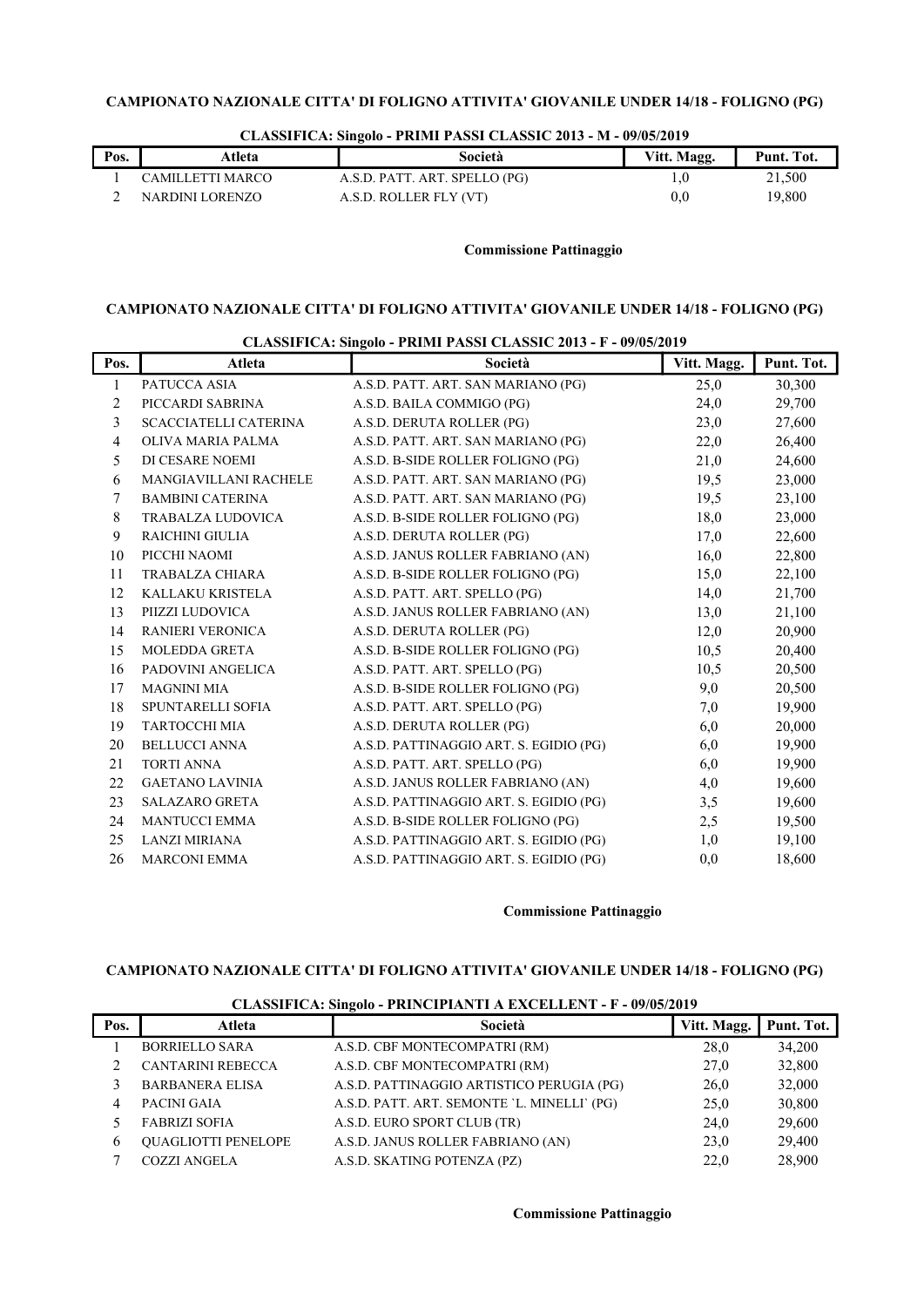| <b>BERNAUDO GIORGIA</b><br>21,0<br>SKATING CLUB VESUVIO A.S.D. (NA)<br>8<br>9<br>A.S.D. DERUTA ROLLER (PG)<br><b>SENSINI SOFIA</b><br>20,0<br>10<br>A.S.D. BAILA COMMIGO (PG)<br>19,0<br><b>DIMIBGUEZ ARIANNA</b><br>A.S.D. SKATING POTENZA (PZ)<br>11<br>LOPERTE ARIANNA<br>18,0<br>PAMPANINI LISA<br>A.S.D. PATT. ART. SEMONTE 'L. MINELLI' (PG)<br>12<br>17,0<br>13<br>A.S.D. SKATING POTENZA (PZ)<br><b>ROSA SILVIA</b><br>16,0<br>14<br><b>ARMATI AGNESE</b><br>A.S.D. PATTINAGGIO ART. S. EGIDIO (PG)<br>15,0<br>15<br>PICCOLO ASSUNTA PIA<br>SKATING CLUB VESUVIO A.S.D. (NA)<br>14,0<br>A.S.D. SKATING POTENZA (PZ)<br>13,0<br>16<br><b>SANTORO SARA</b><br><b>BRUGNONI EMMA</b><br>A.S.D. PATT. ART. SEMONTE 'L. MINELLI' (PG)<br>17<br>12,0<br>A.S.D. DERUTA ROLLER (PG)<br>18<br>PETRINI MARGHERITA<br>11,0<br>A.S.D. SKATING POTENZA (PZ)<br>9,5<br>19<br><b>TELESCA FABIANA</b> | 27,800<br>27,200 |
|----------------------------------------------------------------------------------------------------------------------------------------------------------------------------------------------------------------------------------------------------------------------------------------------------------------------------------------------------------------------------------------------------------------------------------------------------------------------------------------------------------------------------------------------------------------------------------------------------------------------------------------------------------------------------------------------------------------------------------------------------------------------------------------------------------------------------------------------------------------------------------------------|------------------|
|                                                                                                                                                                                                                                                                                                                                                                                                                                                                                                                                                                                                                                                                                                                                                                                                                                                                                              |                  |
|                                                                                                                                                                                                                                                                                                                                                                                                                                                                                                                                                                                                                                                                                                                                                                                                                                                                                              |                  |
|                                                                                                                                                                                                                                                                                                                                                                                                                                                                                                                                                                                                                                                                                                                                                                                                                                                                                              | 26,500           |
|                                                                                                                                                                                                                                                                                                                                                                                                                                                                                                                                                                                                                                                                                                                                                                                                                                                                                              | 26,300           |
|                                                                                                                                                                                                                                                                                                                                                                                                                                                                                                                                                                                                                                                                                                                                                                                                                                                                                              | 25,900           |
|                                                                                                                                                                                                                                                                                                                                                                                                                                                                                                                                                                                                                                                                                                                                                                                                                                                                                              | 25,300           |
|                                                                                                                                                                                                                                                                                                                                                                                                                                                                                                                                                                                                                                                                                                                                                                                                                                                                                              | 25,500           |
|                                                                                                                                                                                                                                                                                                                                                                                                                                                                                                                                                                                                                                                                                                                                                                                                                                                                                              | 24,600           |
|                                                                                                                                                                                                                                                                                                                                                                                                                                                                                                                                                                                                                                                                                                                                                                                                                                                                                              | 24,100           |
|                                                                                                                                                                                                                                                                                                                                                                                                                                                                                                                                                                                                                                                                                                                                                                                                                                                                                              | 23,800           |
|                                                                                                                                                                                                                                                                                                                                                                                                                                                                                                                                                                                                                                                                                                                                                                                                                                                                                              | 23,500           |
|                                                                                                                                                                                                                                                                                                                                                                                                                                                                                                                                                                                                                                                                                                                                                                                                                                                                                              | 23,300           |
| FIORETTI ILARIA<br>A.S.D. SKATING CLUB JESI (AN)<br>9,0<br>20                                                                                                                                                                                                                                                                                                                                                                                                                                                                                                                                                                                                                                                                                                                                                                                                                                | 23,000           |
| A.S.D. EURO SPORT CLUB (TR)<br>8,5<br>21<br><b>FABRIZI GINEVRA</b>                                                                                                                                                                                                                                                                                                                                                                                                                                                                                                                                                                                                                                                                                                                                                                                                                           | 23,000           |
| 22<br>6,5<br>A.S.D. PATT. ART. SEMONTE 'L. MINELLI' (PG)<br>CAPPANNELLI GAIA                                                                                                                                                                                                                                                                                                                                                                                                                                                                                                                                                                                                                                                                                                                                                                                                                 | 22,500           |
| 23<br><b>BERNINI DIANA</b><br>SKATING CLUB VESUVIO A.S.D. (NA)<br>6,5                                                                                                                                                                                                                                                                                                                                                                                                                                                                                                                                                                                                                                                                                                                                                                                                                        | 22,600           |
| 24<br><b>SALVIATI ELISA</b><br>A.S.D. DERUTA ROLLER (PG)<br>4,0                                                                                                                                                                                                                                                                                                                                                                                                                                                                                                                                                                                                                                                                                                                                                                                                                              | 22,000           |
| 25<br>A.S.D. SKATING CLUB PONTE S. GIOVANNI (PG)<br>3,5<br>CAMPITRUZ DANIELA                                                                                                                                                                                                                                                                                                                                                                                                                                                                                                                                                                                                                                                                                                                                                                                                                 | 21,300           |
| 26<br><b>DEGLI ESPOSTI ANGELICA</b><br>A.S.D. PATT. ART. SPELLO (PG)<br>3,5                                                                                                                                                                                                                                                                                                                                                                                                                                                                                                                                                                                                                                                                                                                                                                                                                  | 21,200           |
| 27<br><b>MARCOMIGNI VITTORIA</b><br>A.S.D. PATT. ART. SAN MARIANO (PG)<br>3,0                                                                                                                                                                                                                                                                                                                                                                                                                                                                                                                                                                                                                                                                                                                                                                                                                | 22,000           |
| 28<br><b>BOCCACCI FEDERICA</b><br>A.S.D. PATT. ART. SPELLO (PG)<br>1,0                                                                                                                                                                                                                                                                                                                                                                                                                                                                                                                                                                                                                                                                                                                                                                                                                       | 19,900           |
| 29<br>A.S.D. DERUTA ROLLER (PG)<br><b>MORETTINI VANESSA</b><br>0.0                                                                                                                                                                                                                                                                                                                                                                                                                                                                                                                                                                                                                                                                                                                                                                                                                           | 19,200           |

CLASSIFICA: Singolo - PRINCIPIANTI A EXCELLENT - F - 09/05/2019

## Commissione Pattinaggio

# CAMPIONATO NAZIONALE CITTA' DI FOLIGNO ATTIVITA' GIOVANILE UNDER 14/18 - FOLIGNO (PG)

## CLASSIFICA: Singolo - TALENT GR.4 - F - 09/05/2019

| Pos. | Atleta                | Società                             | Vitt. Magg. | Punt. Tot. |
|------|-----------------------|-------------------------------------|-------------|------------|
|      | <b>IOVINE REBECCA</b> | A.S.D. PATT. ART. SAN MARIANO (PG)  | 3,0         | 33,400     |
|      | <b>SALVI IRENE</b>    | POLISPORTIVA AXEL GROUP A.S.D. (SI) | 2,0         | 31,800     |
|      | <b>MOROSI MICHELA</b> | A.S.D. PATT. ART. SAN MARIANO (PG)  | 0.1         | 30,200     |
|      | FERRO SOFIA           | A.S.D. EURO SPORT CLUB (TR)         | 0,0         | 29,100     |

# Commissione Pattinaggio

# CAMPIONATO NAZIONALE CITTA' DI FOLIGNO ATTIVITA' GIOVANILE UNDER 14/18 - FOLIGNO (PG)

# CLASSIFICA: Singolo - PULCINI A EXCELLENT - M - 09/05/2019

| Pos. | Atleta              | Società                         | <b>B</b> <i>B</i><br>Vitt.<br><b>Magg.</b> | <b>CONTRACTOR</b><br>$P$ unt.<br>Tot. |
|------|---------------------|---------------------------------|--------------------------------------------|---------------------------------------|
|      | DENNIS<br>RР<br>INL | PG<br>PERL'<br>нR.<br>$11 - 11$ | 0.C                                        | 25,500                                |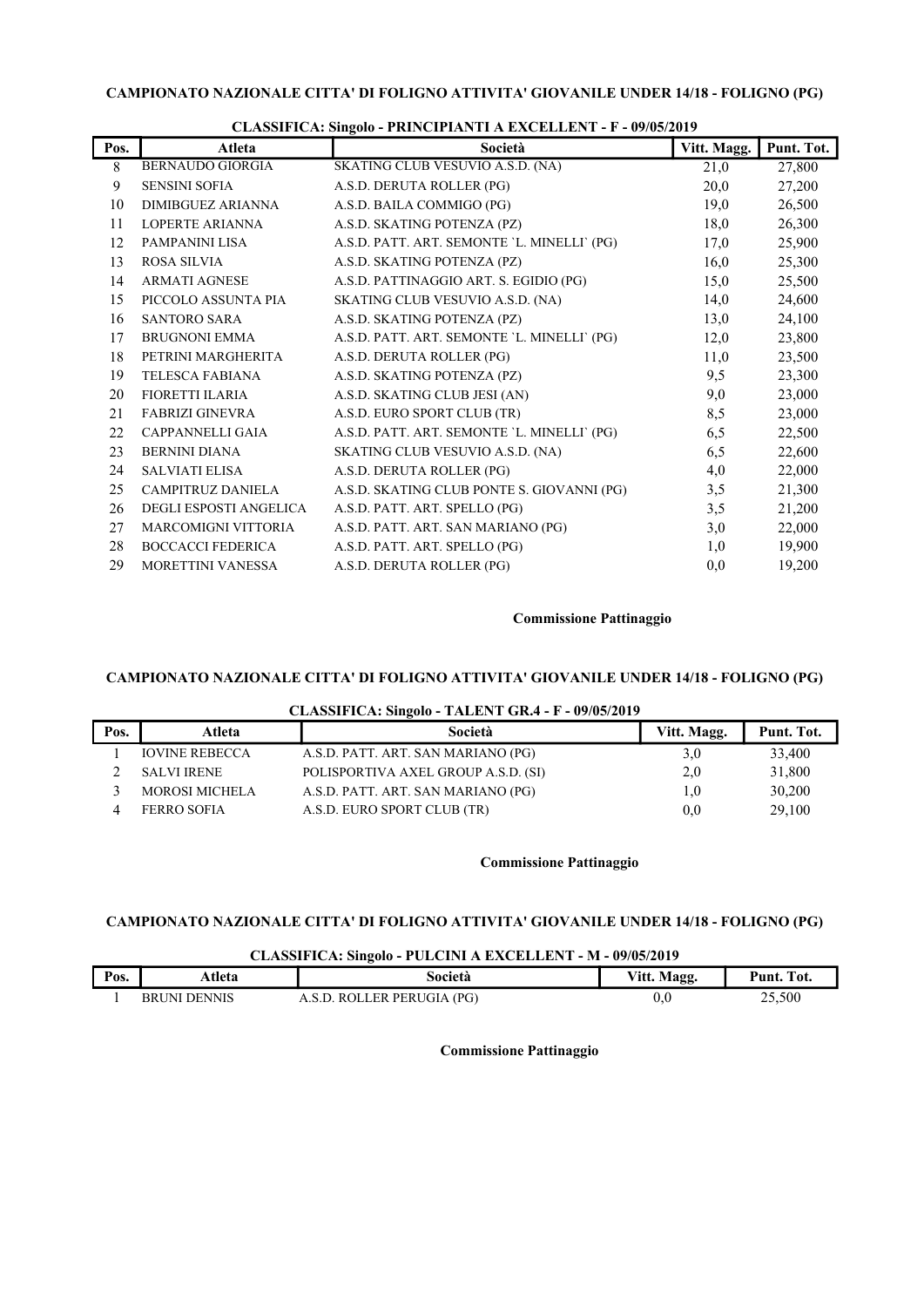| Pos. | Atleta                     | Società                                                    | Vitt. Magg. Punt. Tot. |        |
|------|----------------------------|------------------------------------------------------------|------------------------|--------|
|      | <b>VENTURINI GIOIA</b>     | A.S.D. CBF MONTECOMPATRI (RM)                              | 16,0                   | 34,700 |
| 2    | MILLETTI MORGANA           | A.S.D. NEW STAR SCUOLA PATT. PONTE FELCINO (PG)            | 15,0                   | 31,000 |
| 3    | <b>MARIOTTI MADDALENA</b>  | A.S.D. DERUTA ROLLER (PG)                                  | 14,0                   | 30,600 |
| 4    | LISCAIO ANASTASIA          | A.S.D. PATT. ART. SAN MARIANO (PG)                         | 13,0                   | 29,000 |
| 5    | <b>SBARRINI GEMMA</b>      | A.S.D. ROLLER FLY (VT)                                     | 12,0                   | 28,300 |
| 6    | <b>SCOTA ILENIA</b>        | A.S.D. PATT. ART. SEMONTE 'L. MINELLI' (PG)                | 11,0                   | 27,900 |
| 7    | <b>CARDINALI GRETA</b>     | A.S.D. EURO SPORT CLUB (TR)                                | 10,0                   | 27,100 |
| 8    | PATUCCA CATERINA           | A.S.D. PATT. ART. SAN MARIANO (PG)                         | 8,0                    | 26,100 |
| 9    | <b>CALVANESE GABRIELLA</b> | SKATING CLUB VESUVIO A.S.D. (NA)                           | 8,0                    | 26,300 |
| 10   | <b>RUGINI SOFIA</b>        | A.S.D. DERUTA ROLLER (PG)                                  | 8,0                    | 26,100 |
| 11   | <b>SCOTONI ARIANNA</b>     | A.S.D. DERUTA ROLLER (PG)                                  | 6,0                    | 25,700 |
| 12   | LONGETTI ANGELICA          | A.S.D. PATTINAGGIO ART. S. EGIDIO (PG)                     | 5,0                    | 25,500 |
| 13   |                            | DELLA REGINA AURORA SVEVA A.S.D. FLYING ROLLER PESARO (PU) | 4,0                    | 25,000 |
| 14   | <b>ALISE FRANCESCA</b>     | A.S.D. PATTINAGGIO ART. S. EGIDIO (PG)                     | 3,0                    | 24,900 |
| 15   | TOMASSOLI ANGELICA         | A.S.D. DERUTA ROLLER (PG)                                  | 2,0                    | 24,200 |
| 16   | MANGIAVILLANI ANITA        | A.S.D. PATT. ART. SAN MARIANO (PG)                         | 1,0                    | 23,900 |
| 17   | <b>MORETTI EMMA</b>        | A.S.D. PATT. ART. SPELLO (PG)                              | 0,0                    | 22,600 |

## CLASSIFICA: Singolo - PULCINI A EXCELLENT - F - 09/05/2019

## Commissione Pattinaggio

## CAMPIONATO NAZIONALE CITTA' DI FOLIGNO ATTIVITA' GIOVANILE UNDER 14/18 - FOLIGNO (PG)

CLASSIFICA: Singolo - PRINCIPIANTI B MASTER - M - 09/05/2019

| Pos. | Atleta             | Società                                   | Vitt. Magg. | Punt. Tot. |
|------|--------------------|-------------------------------------------|-------------|------------|
|      | <b>TOZZI PAOLO</b> | A.S.D. PATTINAGGIO ARTISTICO PERUGIA (PG) | 0(          | 26,000     |

# Commissione Pattinaggio

# CAMPIONATO NAZIONALE CITTA' DI FOLIGNO ATTIVITA' GIOVANILE UNDER 14/18 - FOLIGNO (PG)

|                |                           | CERDON TOR, ORIGINAL TRIVER HE CHANGE THE       |             |            |
|----------------|---------------------------|-------------------------------------------------|-------------|------------|
| Pos.           | Atleta                    | Società                                         | Vitt. Magg. | Punt. Tot. |
|                | <b>GAMBULI GIADA</b>      | A.S.D. SKATING CLUB PONTE S. GIOVANNI (PG)      | 20,0        | 31,400     |
| $\mathfrak{D}$ | <b>CERBELLA ALICE</b>     | A.S.D. PATT. ART. SEMONTE 'L. MINELLI' (PG)     | 19,0        | 31,300     |
| 3              | <b>GORETTI SOFIA</b>      | A.S.D. SKATING CLUB PONTE S. GIOVANNI (PG)      | 18,0        | 30,900     |
| 4              | <b>VERDOLINI MIRIAM</b>   | A.S.D. SKATING CLUB JESI (AN)                   | 17,0        | 29,700     |
| 5.             | CROGNALETTI CHIARA        | A.S.D. SKATING CLUB JESI (AN)                   | 16,0        | 29,500     |
| 6              | <b>BOSIMINI SERENA</b>    | A.S.D. SKATING CLUB PONTE S. GIOVANNI (PG)      | 15,0        | 28,500     |
|                | <b>SOLDATI SARA</b>       | A.S.D. NEW STAR SCUOLA PATT. PONTE FELCINO (PG) | 14,0        | 27,500     |
| 8              | <b>SCOTONI ALESSANDRA</b> | A.S.D. DERUTA ROLLER (PG)                       | 13,0        | 27,300     |
| 9              | FERRETTI AGATA            | A.S.D. PATT. ART. SAN MARIANO (PG)              | 12,0        | 27,100     |
| 10             | <b>RIA GIULIA</b>         | A.S.D. PATTINAGGIO ARTISTICO PERUGIA (PG)       | 11,0        | 27,000     |
| 11             | <b>BARTOCCINI DILETTA</b> | A.S.D. NEW STAR SCUOLA PATT. PONTE FELCINO (PG) | 10,0        | 26,700     |
| 12             | RAPICETTA MARGHERITA      | A.S.D. PATTINAGGIO ARTISTICO PERUGIA (PG)       | 9,0         | 26,800     |
| 13             | PAPI SABRINA              | A.S.D. PATTINAGGIO ART. S. EGIDIO (PG)          | 8,0         | 25,700     |
| 14             | FEDELI BENEDETTA          | A.S.D. PATT. ART. SAN MARIANO (PG)              | 7,0         | 25,600     |
| 15             | <b>CASCIARI PENELOPE</b>  | A.S.D. SKATING CLUB PONTE S. GIOVANNI (PG)      | 6,0         | 25,300     |
| 16             | SIGNORETTI SUSANNA        | A.S.D. FLYING ROLLER PESARO (PU)                | 5,0         | 25,200     |
| 17             | <b>SCALPELLO AGNESE</b>   | A.S.D. EURO SPORT CLUB (TR)                     | 3,5         | 24,900     |

# CLASSIFICA: Singolo - PRINCIPIANTI B MASTER - F - 09/05/2019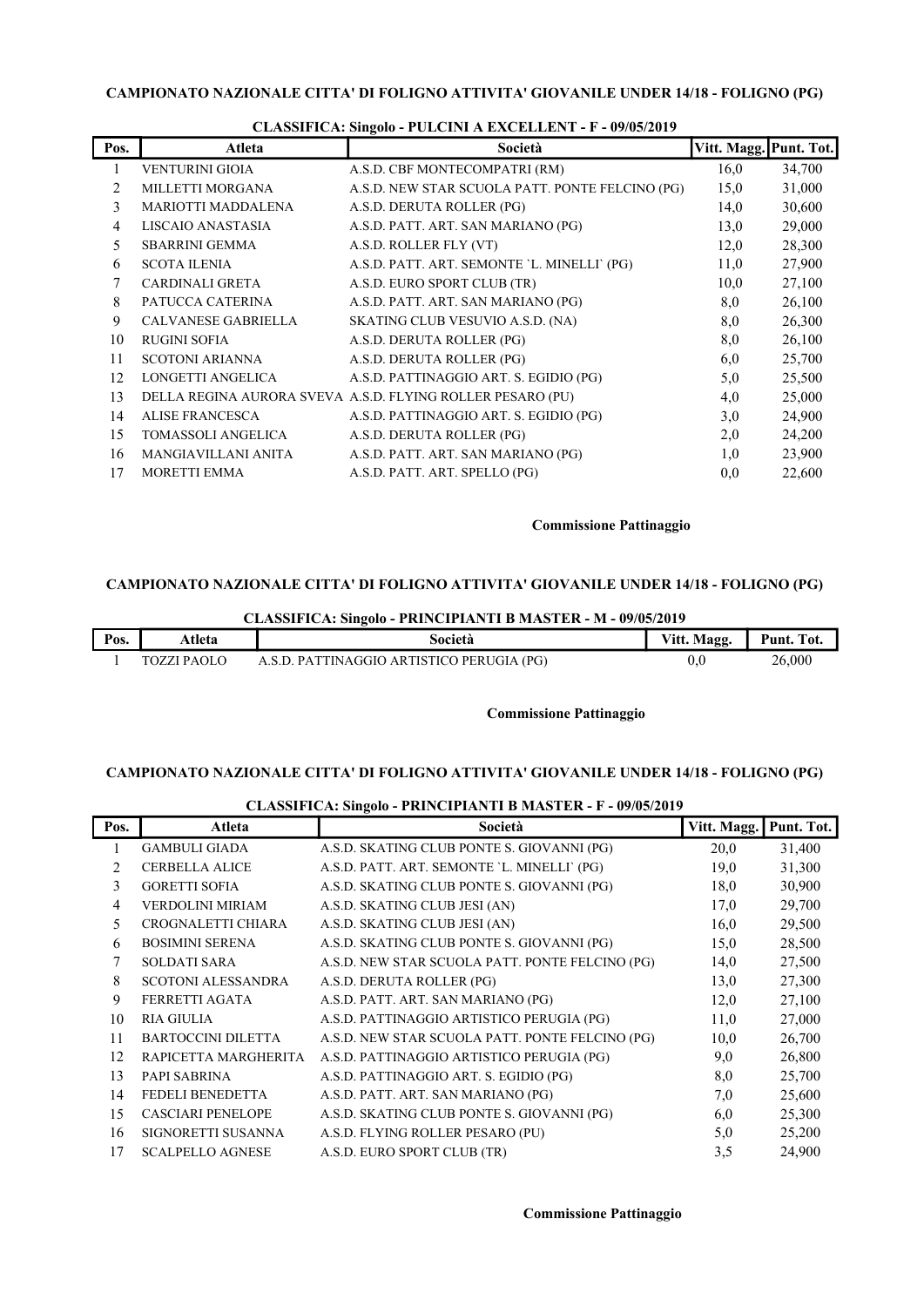| Pos. | Atleta           | Società                                | Vitt. Magg. Punt. Tot. |        |
|------|------------------|----------------------------------------|------------------------|--------|
|      | CAMMAROTA ILARY  | A.S.D. RED GREEN TERNI (TR)            | 3.0                    | 24,700 |
| 19   | PASSERI MARTINA  | A.S.D. PATTINAGGIO ART. S. EGIDIO (PG) | 2.5                    | 24,800 |
| 20   | CALANDRI MARTINA | A.S.D. B-SIDE ROLLER FOLIGNO (PG)      | 1.0                    | 23,100 |
|      | BASTIANINI LISA  | A.S.D. PATTINAGGIO ART. S. EGIDIO (PG) | 0.0                    | 21.900 |

## CLASSIFICA: Singolo - PRINCIPIANTI B MASTER - F - 09/05/2019

## Commissione Pattinaggio

## CAMPIONATO NAZIONALE CITTA' DI FOLIGNO ATTIVITA' GIOVANILE UNDER 14/18 - FOLIGNO (PG)

|      | CLASSIFICA: Singolo - RAGAZZI COMPETITIVE - M - 09/05/2019 |                               |             |            |  |  |
|------|------------------------------------------------------------|-------------------------------|-------------|------------|--|--|
| Pos. | Atleta                                                     | Società                       | Vitt. Magg. | Punt. Tot. |  |  |
|      | ANGELONI ALESSIO                                           | A.S.D. PATT. ART. SPELLO (PG) | 0.0         | 25,400     |  |  |

## Commissione Pattinaggio

# CAMPIONATO NAZIONALE CITTA' DI FOLIGNO ATTIVITA' GIOVANILE UNDER 14/18 - FOLIGNO (PG)

| Pos. | Atleta                 | Società                                     | Vitt. Magg.   Punt. Tot. |        |
|------|------------------------|---------------------------------------------|--------------------------|--------|
|      | <b>MARIANI GIULIA</b>  | A.S.D. CBF MONTECOMPATRI (RM)               | 3,0                      | 29,800 |
|      | PEZZANERA MARIA CHIARA | A.S.D. DERUTA ROLLER (PG)                   | 2,0                      | 28,600 |
|      | RONSIVALLE ANNA        | A.S.D. FLYING ROLLER PESARO (PU)            | $1.0\,$                  | 27,600 |
|      | NARDELLI ALESSIA       | A.S.D. PATT. ART. SEMONTE 'L. MINELLI' (PG) | 0.0                      | 26,300 |

# CLASSIFICA: Singolo - RAGAZZI COMPETITIVE - F - 09/05/2019

#### Commissione Pattinaggio

## CAMPIONATO NAZIONALE CITTA' DI FOLIGNO ATTIVITA' GIOVANILE UNDER 14/18 - FOLIGNO (PG)

# CLASSIFICA: Singolo - AZZURRINI ACSI GR. 3 - F - 09/05/2019 Pos. Atleta 1 - Società Vitt. Magg. Punt. Tot. 1 ESPOSITO FEDERICA A.S.D. FLYING ROLLER PESARO (PU) 6,0 33,100 2 RONSIVALLE SARA A.S.D. FLYING ROLLER PESARO (PU) 5,0 32,400 3 TREPIEDI ELENA A.S.D. SKATING CLUB PONTE S. GIOVANNI (PG) 4,0 31,100 4 ROSSI CATERINA A.S.D. NEW STAR SCUOLA PATT. PONTE FELCINO (PG) 3,0 30,700 5 RAGNACCI ASIA A.S.D. NEW STAR SCUOLA PATT. PONTE FELCINO (PG) 2,0 30,600 6 CORTESE CHIARA A.S.D. NEW STAR SCUOLA PATT. PONTE FELCINO (PG) 1,0 28,300 7 MANZARI SUSANNA A.S.D. FLYING ROLLER PESARO (PU) 0,0 26,100

## Commissione Pattinaggio

# CAMPIONATO NAZIONALE CITTA' DI FOLIGNO ATTIVITA' GIOVANILE UNDER 14/18 - FOLIGNO (PG)

#### CLASSIFICA: Singolo - SPECIAL ACSI GR. 3 - F - 09/05/2019

| Pos. | Atleta            | Società                          | Vitt. Magg. | Punt. Tot. |
|------|-------------------|----------------------------------|-------------|------------|
|      | MATUTINI VIRGINIA | A.S.D. FLYING ROLLER PESARO (PU) |             | 31,500     |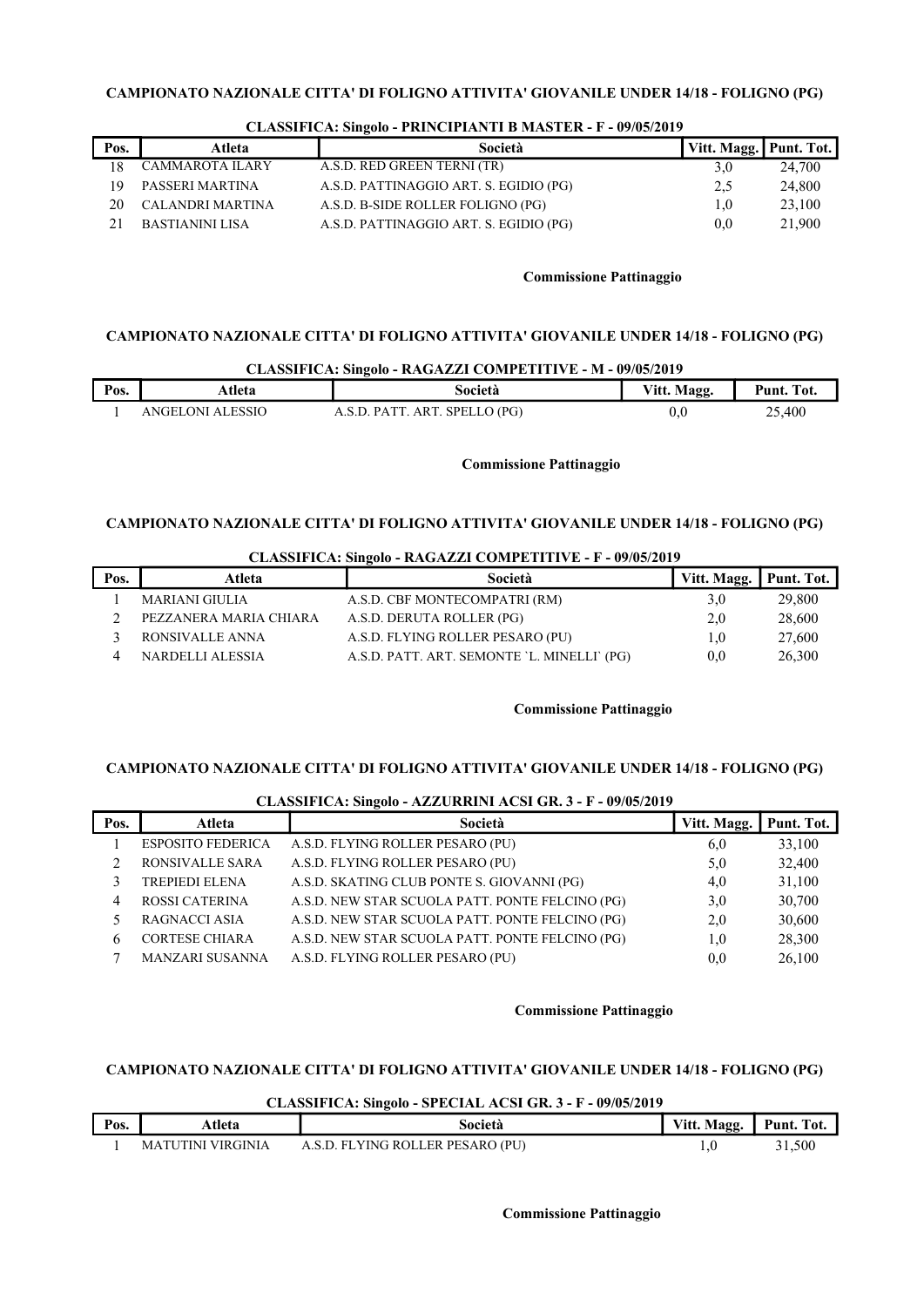#### CLASSIFICA: Singolo - SPECIAL ACSI GR. 3 - F - 09/05/2019

| Pos. | Atleta              | Società                                    | Vitt. Magg. | Punt. Tot. |
|------|---------------------|--------------------------------------------|-------------|------------|
|      | <b>ROSI ALESSIA</b> | A.S.D. SKATING CLUB PONTE S. GIOVANNI (PG) | v.u         | 29,400     |

#### Commissione Pattinaggio

## CAMPIONATO NAZIONALE CITTA' DI FOLIGNO ATTIVITA' GIOVANILE UNDER 14/18 - FOLIGNO (PG)

|      |                        | CLASSIFICA: Singolo - GIOVANISSIMI B - F - 09/05/2019 |             |            |
|------|------------------------|-------------------------------------------------------|-------------|------------|
| Pos. | Atleta                 | Società                                               | Vitt. Magg. | Punt. Tot. |
|      | TOMASSINI ANNALISA     | A.S.D. DERUTA ROLLER (PG)                             | 4,0         | 34,300     |
|      | <b>DOMINICI GIADA</b>  | A.S.D. CBF MONTECOMPATRI (RM)                         | 3,0         | 31,400     |
|      | <b>LEONARDI SERENA</b> | A.S.D. B-SIDE ROLLER FOLIGNO (PG)                     | 2,0         | 30,100     |
|      | <b>BONATTI MARTINA</b> | A.S.D. B-SIDE ROLLER FOLIGNO (PG)                     | 1,0         | 29,300     |
|      | <b>BIONDI GAIA</b>     | A.S.D. FLYING ROLLER PESARO (PU)                      | 0,0         | 29,000     |

#### Commissione Pattinaggio

## CAMPIONATO NAZIONALE CITTA' DI FOLIGNO ATTIVITA' GIOVANILE UNDER 14/18 - FOLIGNO (PG)

## CLASSIFICA: Singolo - PRIMI PASSI MASTER 2012 - M - 09/05/2019

| Pos. | Atleta             | Società                           | Vitt. Magg. | Punt.<br>Tot. |
|------|--------------------|-----------------------------------|-------------|---------------|
|      | <b>BIBI MATTIA</b> | A.S.D. B-SIDE ROLLER FOLIGNO (PG) | 0.0         | 25,500        |

#### Commissione Pattinaggio

# CAMPIONATO NAZIONALE CITTA' DI FOLIGNO ATTIVITA' GIOVANILE UNDER 14/18 - FOLIGNO (PG)

# CLASSIFICA: Singolo - PRIMI PASSI MASTER 2012 - F - 09/05/2019 Pos. | Atleta | Società Vitt. Magg. Punt. Tot. 1 MORONI AURORA A.S.D. B-SIDE ROLLER FOLIGNO (PG) 4,0 26,600 2 LEONARDI TERESA A.S.D. B-SIDE ROLLER FOLIGNO (PG) 3,0 25,700 3 BALSAMO SARA A.S.D. NEW STAR SCUOLA PATT. PONTE FELCINO (PG) 2,0 23,900 4 SEPPOLONI CAROLINA A.S.D. PATT. ART. SAN MARIANO (PG) 1,0 24,100 5 SARGENTI ARIANNA A.S.D. PATT. ART. SAN MARIANO (PG) 0,0 23,500

#### Commissione Pattinaggio

#### CAMPIONATO NAZIONALE CITTA' DI FOLIGNO ATTIVITA' GIOVANILE UNDER 14/18 - FOLIGNO (PG)

# CLASSIFICA: Singolo - PULCINI A MASTER - M - 09/05/2019 Pos. | Atleta | Società Vitt. Magg. Punt. Tot. 1 PASQUINI MATTIA A.S.D. ROLLER FLY (VT) 0,0 25,700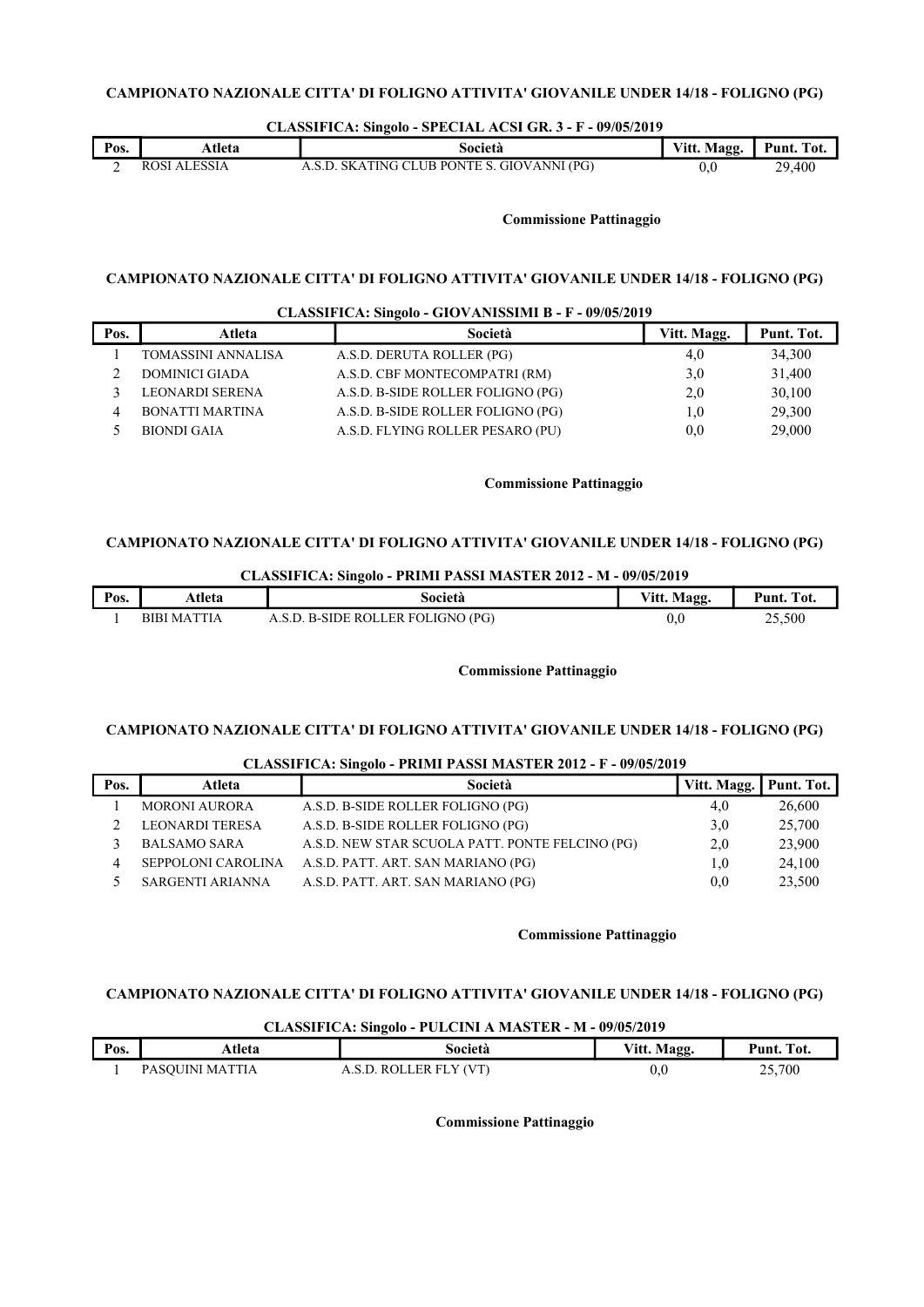| Pos. | Atleta                   | Società                          | Vitt. Magg. | Punt. Tot. |
|------|--------------------------|----------------------------------|-------------|------------|
|      | ABBONDANZIERI MARGHERITA | A.S.D. ROLLER FLY (VT)           | 3,0         | 26,100     |
|      | PROSPERI CECILIA         | A.S.D. FLYING ROLLER PESARO (PU) | 2,0         | 23,900     |
|      | NARDESCHI GINEVRA        | A.S.D. PATT. ART. SPELLO (PG)    | $1.0\,$     | 22,700     |
|      | <b>MONDI ALICE</b>       | A.S.D. PATT. ART. SPELLO (PG)    | 0,0         | 21,800     |

#### CLASSIFICA: Singolo - PULCINI A MASTER - F - 09/05/2019

## Commissione Pattinaggio

# CAMPIONATO NAZIONALE CITTA' DI FOLIGNO ATTIVITA' GIOVANILE UNDER 14/18 - FOLIGNO (PG)

|      |                          | CLASSIFICA: Singolo - PRINCIPIANTI A PROFESSIONAL - F - 09/05/2019 |             |            |
|------|--------------------------|--------------------------------------------------------------------|-------------|------------|
| Pos. | Atleta                   | Società                                                            | Vitt. Magg. | Punt. Tot. |
|      | <b>CRUCIANI ELISA</b>    | A.S.D. DERUTA ROLLER (PG)                                          | 4,0         | 31,200     |
|      | PACIFICI CHIARA          | A.S.D. ROLLER FLY (VT)                                             | 3,0         | 29,800     |
|      | <b>CERASI FEDERICA</b>   | A.S.D. RED GREEN TERNI (TR)                                        | 2,0         | 28,400     |
|      | CAZAKU CAROLINA          | A.S.D. FLYING ROLLER PESARO (PU)                                   | 1,0         | 27,500     |
|      | <b>GIOVANIELLI GIADA</b> | A.S.D. FLYING ROLLER PESARO (PU)                                   | 0.0         | 25,900     |

# Commissione Pattinaggio

# CAMPIONATO NAZIONALE CITTA' DI FOLIGNO ATTIVITA' GIOVANILE UNDER 14/18 - FOLIGNO (PG)

|      | CLASSIFICA: Singolo - GIOVANISSIMI A - M - 09/05/2019 |                                   |             |            |  |
|------|-------------------------------------------------------|-----------------------------------|-------------|------------|--|
| Pos. | Atleta                                                | Società                           | Vitt. Magg. | Punt. Tot. |  |
|      | PARADISI MATTEO                                       | A.S.D. B-SIDE ROLLER FOLIGNO (PG) | 0.0         | 29.700     |  |

Commissione Pattinaggio

## CAMPIONATO NAZIONALE CITTA' DI FOLIGNO ATTIVITA' GIOVANILE UNDER 14/18 - FOLIGNO (PG)

|      |                           | CEREDOIL TOTAL OILOUD OTO VIELHOOLINE IT US/100/2012 |             |            |
|------|---------------------------|------------------------------------------------------|-------------|------------|
| Pos. | Atleta                    | Società                                              | Vitt. Magg. | Punt. Tot. |
|      | <b>BERNACCHIA GIORGIA</b> | A.S.D. RED GREEN TERNI (TR)                          | 6,0         | 30,500     |
|      | MENEGUOLO MATILDA         | A.S.D. CBF MONTECOMPATRI (RM)                        | 5,0         | 28,300     |
|      | <b>CALCINARI LUNA</b>     | A.S.D. FLYING ROLLER PESARO (PU)                     | 4,0         | 26,900     |
|      | <b>DONATI ZOE</b>         | A.S.D. DERUTA ROLLER (PG)                            | 3,0         | 26,200     |
|      | <b>AIELLO VIOLA</b>       | A.S.D. FLYING ROLLER PESARO (PU)                     | 2,0         | 25,500     |
| 6    | <b>RAPONI VIOLA</b>       | A.S.D. RED GREEN TERNI (TR)                          | 1,0         | 24,500     |
|      | PROJETTI CAMILLA          | A.S.D. RED GREEN TERNI (TR)                          | 0.0         | 22,900     |

# CLASSIFICA: Singolo - GIOVANISSIMI A - F - 09/05/2019

#### Commissione Pattinaggio

# CAMPIONATO NAZIONALE CITTA' DI FOLIGNO ATTIVITA' GIOVANILE UNDER 14/18 - FOLIGNO (PG)

CLASSIFICA: Singolo - ACSI GIOVANI GR.2 - F - 09/05/2019

| Pos. | Atleta | Società | $-$<br>Magg<br>√itt.<br>-98 | Pum<br>$\mathbf{r}$<br>`O1 |
|------|--------|---------|-----------------------------|----------------------------|
|      |        |         |                             |                            |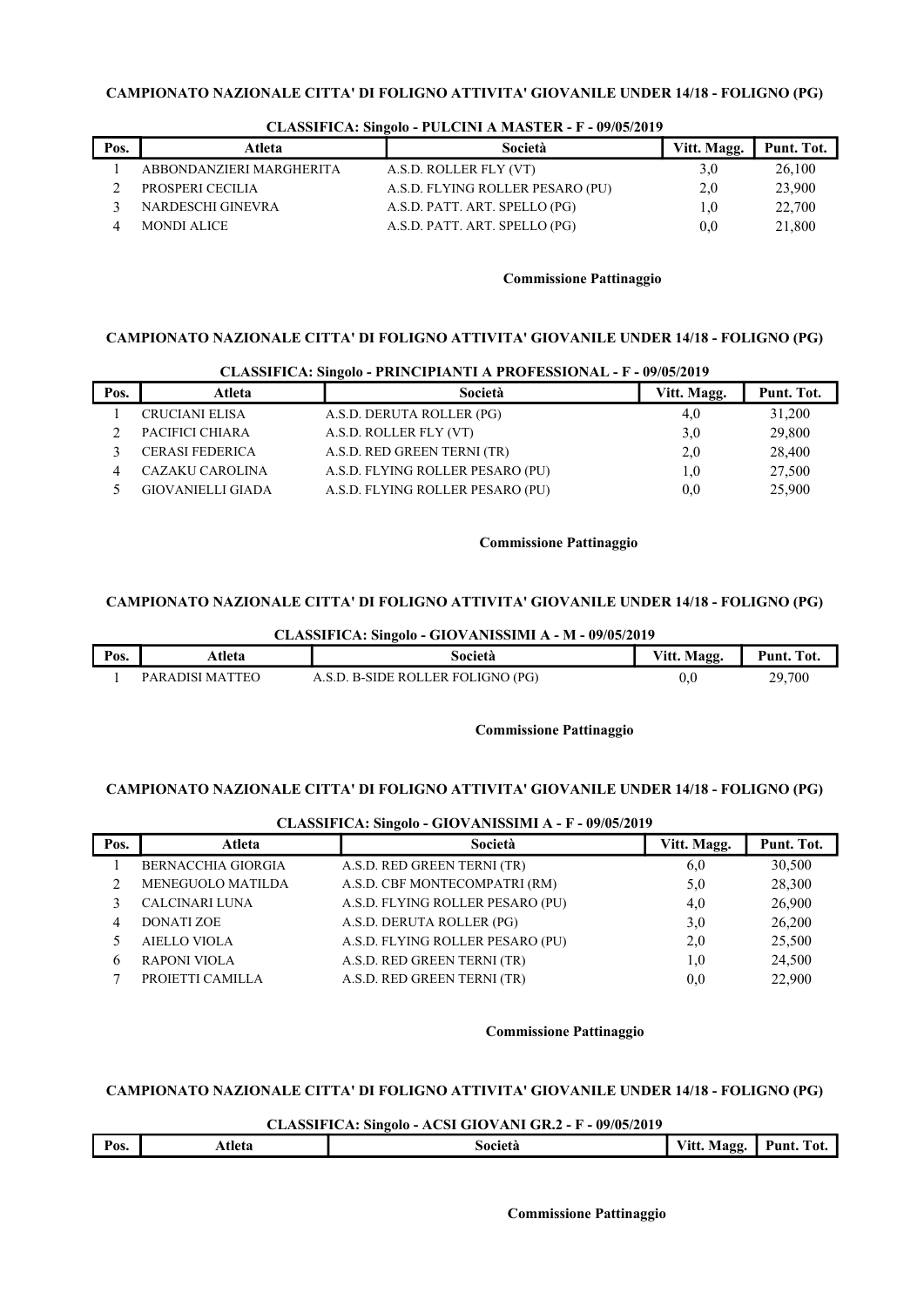|      |                         | . .                                         |              |            |
|------|-------------------------|---------------------------------------------|--------------|------------|
| Pos. | Atleta                  | Società                                     | Vitt. Magg.  | Punt. Tot. |
|      | MERLI ILARIA            | A.S.D. PATT. ART. SEMONTE 'L. MINELLI' (PG) | 2,0          | 31,200     |
|      | <b>GIARDINI ALESSIA</b> | A.S.D. FLYING ROLLER PESARO (PU)            | 1.0          | 30,200     |
|      | MACCARELLI CATERINA     | A.S.D. PATT. ART. SEMONTE 'L. MINELLI' (PG) | $_{\rm 0.0}$ | 29,100     |

#### CLASSIFICA: Singolo - ACSI GIOVANI GR.2 - F - 09/05/2019

#### Commissione Pattinaggio

## CAMPIONATO NAZIONALE CITTA' DI FOLIGNO ATTIVITA' GIOVANILE UNDER 14/18 - FOLIGNO (PG)

| CLASSIFICA: Singolo - ACSI GIOVANI GR.3 - F - 09/05/2019 |                         |                                                 |             |            |
|----------------------------------------------------------|-------------------------|-------------------------------------------------|-------------|------------|
| Pos.                                                     | Atleta                  | Società                                         | Vitt. Magg. | Punt. Tot. |
|                                                          | <b>FRONGIA ITRIA</b>    | POLISPORTIVA AXEL GROUP A.S.D. (SI)             | 4,0         | 29,700     |
|                                                          | <b>FRANCIONI AURORA</b> | A.S.D. PATT. ART. SEMONTE 'L. MINELLI' (PG)     | 3,0         | 28,800     |
|                                                          | PIERETTI GIORGIA        | A.S.D. NEW STAR SCUOLA PATT. PONTE FELCINO (PG) | 2.0         | 28,600     |
|                                                          | <b>FARINA SOFIA</b>     | A.S.D. FLYING ROLLER PESARO (PU)                | 1.0         | 27,000     |
|                                                          | <b>BRUNO AURORA</b>     | A.S.D. FLYING ROLLER PESARO (PU)                | 0.0         | 26,500     |

#### Commissione Pattinaggio

## CAMPIONATO NAZIONALE CITTA' DI FOLIGNO ATTIVITA' GIOVANILE UNDER 14/18 - FOLIGNO (PG)

CLASSIFICA: Singolo - AZZURRINI ACSI GR. 2 - F - 09/05/2019

| Pos. | Atleta          | Società                          | Vitt. Magg. | Punt. Tot. |
|------|-----------------|----------------------------------|-------------|------------|
|      | PENSERINI LISA  | A.S.D. FLYING ROLLER PESARO (PU) | 2,0         | 33,000     |
|      | RESTA MARISSA   | A.S.D. FLYING ROLLER PESARO (PU) | 0,1         | 30,900     |
|      | BIONDI BEATRICE | A.S.D. FLYING ROLLER PESARO (PU) | 0,0         | 30,200     |

## Commissione Pattinaggio

# CAMPIONATO NAZIONALE CITTA' DI FOLIGNO ATTIVITA' GIOVANILE UNDER 14/18 - FOLIGNO (PG)

#### CLASSIFICA: Singolo - TALENT GR.3 - F - 09/05/2019

| Pos. | Atleta            | Società                                     | Vitt. Magg. Punt. Tot. |        |
|------|-------------------|---------------------------------------------|------------------------|--------|
|      | VOLPI ELENA       | A.S.D. PATT. ART. SEMONTE `L. MINELLI` (PG) | 1,0                    | 31,800 |
|      | ANTONELLI CAMILLA | A.S.D. B-SIDE ROLLER FOLIGNO (PG)           | $_{\rm 0.0}$           | 30,300 |

#### Commissione Pattinaggio

# CAMPIONATO NAZIONALE CITTA' DI FOLIGNO ATTIVITA' GIOVANILE UNDER 14/18 - FOLIGNO (PG)

# CLASSIFICA: Singolo - DIVISIONE NAZIONALE A 2004 - M - 09/05/2019

| Pos. | tleta،                                                             | società                     | Vitt. N<br>Magg | $\sim$<br>Puni.<br>Tot |
|------|--------------------------------------------------------------------|-----------------------------|-----------------|------------------------|
|      | <b>RRIFI</b><br>FR A NCESC<br>`⊔ !<br>$\mathbf{I} \div \mathbf{A}$ | ' MONTECOMPATRI (RM)<br>`Н. | v.v             | 34.800                 |